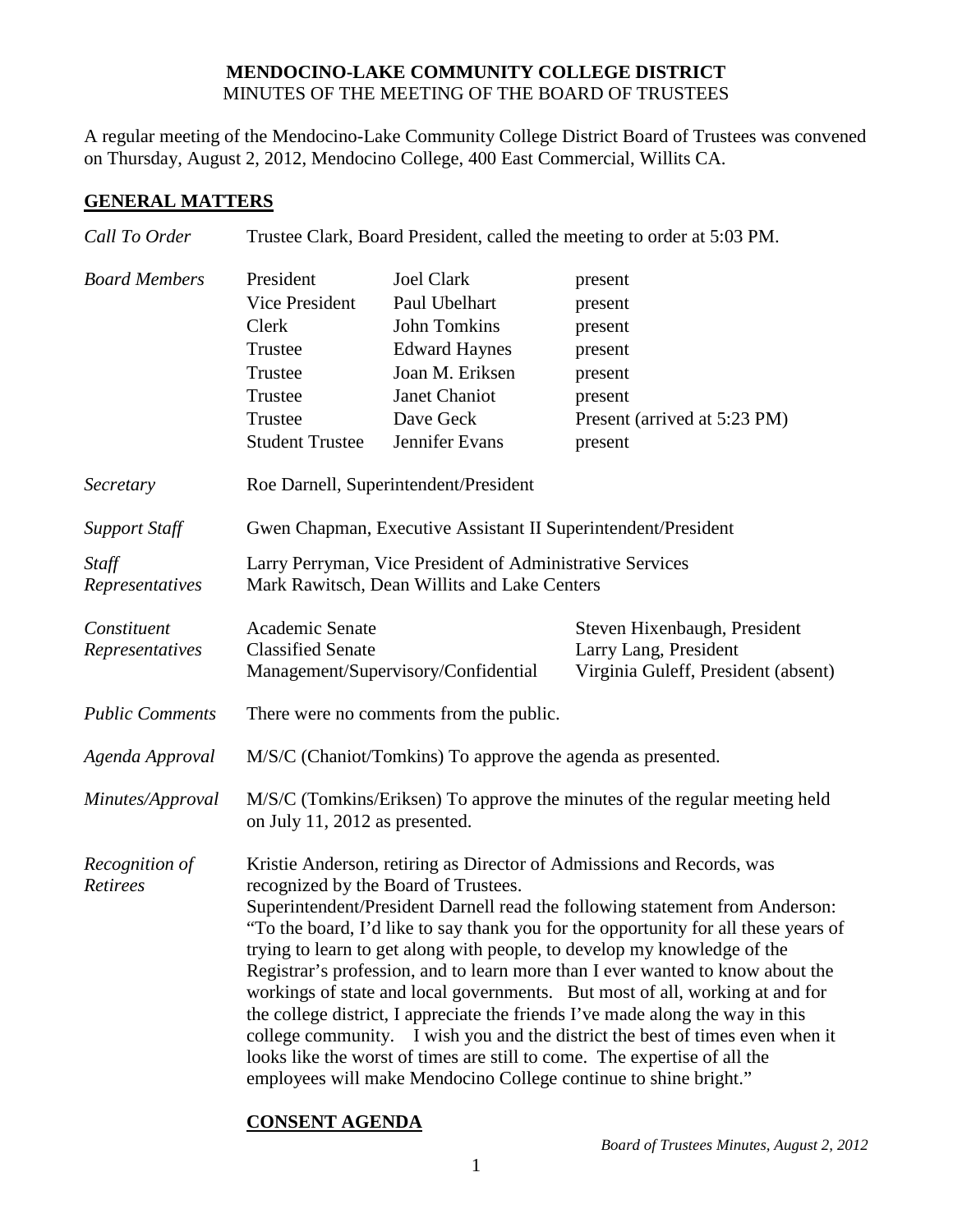|                                                     | M/S/C (Chaniot/Haynes) To approve the Consent Agenda as presented.                                                                                                                                                                                                      |
|-----------------------------------------------------|-------------------------------------------------------------------------------------------------------------------------------------------------------------------------------------------------------------------------------------------------------------------------|
|                                                     | Items with an asterisk * were approved by one motion as the Consent Agenda.<br>Roll Call Vote - Trustees Tomkins, Eriksen, Chaniot, Clark, Ubelhart, and<br>$Haynes - "yes"$                                                                                            |
| $Employment -$<br>Short-Term<br><b>Employees</b>    | <b>Personnel</b><br>*RESOLVED, That the Mendocino-Lake Community College District Board of<br>Trustees does hereby ratify the Short-Term Employees as submitted.                                                                                                        |
| Employment<br>Part-Time Faculty                     | *RESOLVED, That the Mendocino-Lake Community College District Board of<br>Trustees does hereby employ the list of Part-Time Faculty as submitted.                                                                                                                       |
| Volunteers                                          | *RESOLVED, That the Mendocino-Lake Community College District Board of<br>Trustees does hereby approve the list of volunteers as submitted/presented at the<br>meeting.                                                                                                 |
| Resignation/<br>Retirement                          | *RESOLVED, That the Mendocino-Lake Community College District Board of<br>Trustees does hereby ratify the resignations of Rose Bell, August 17, 2012 and<br>Kevin Morrill, September 28, 2012.                                                                          |
| $Employment -$<br>Professional<br>Experts           | * RESOLVED, That the Mendocino-Lake Community College District Board of<br>Trustees does hereby employ as Professional Expert, pursuant to Education<br>Code Section 88003, Jen Banks as EMT-Paramedic Program Director, August<br>11, 2012 through June 30, 2013.      |
| $Fixed$ Report $-$<br>June 30, 2012                 | <b>Other Items</b><br>*RESOLVED, That the Mendocino-Lake Community College District Board of<br>Trustees does hereby accept the fiscal report as submitted.                                                                                                             |
| Donation of<br><b>Electric Inverters</b>            | *RESOLVED, That the Mendocino-Lake Community College District Board of<br>Trustees does hereby accept with appreciation the donation of two electrical<br>inverters from Lawrence Rosen.                                                                                |
| $2012 - 13$<br>Appropriation<br>Limit               | *RESOLVED, That the Mendocino-Lake Community College District Board of<br>Trustees does hereby adopt Resolution No. 08-12-01 establishing the<br>Mendocino-Lake Community College District's appropriation Limit for fiscal<br>year 2012-13 at \$25,750,816.            |
| Library/Learning<br>Center - Change<br>Order No. 19 | <b>ACTION ITEMS</b><br>M/S/C (Chaniot/Clark) RESOLVED, That the Mendocino-Lake Community<br>College District Board of Trustees does hereby ratify Change Order No. 19 for<br>the Library/Learning Center project to Midstate Construction in the amount of<br>\$13,554. |
| Lake County<br>Center - Change<br>Order No. 6       | M/S/C (Tomkins/Ubelhart) RESOLVED, That the Mendocino-Lake Community<br>College District Board of Trustees does hereby ratify Change Order No. 6 for<br>the Lake County Center project to Wright Contracting in the amount of \$16,713.                                 |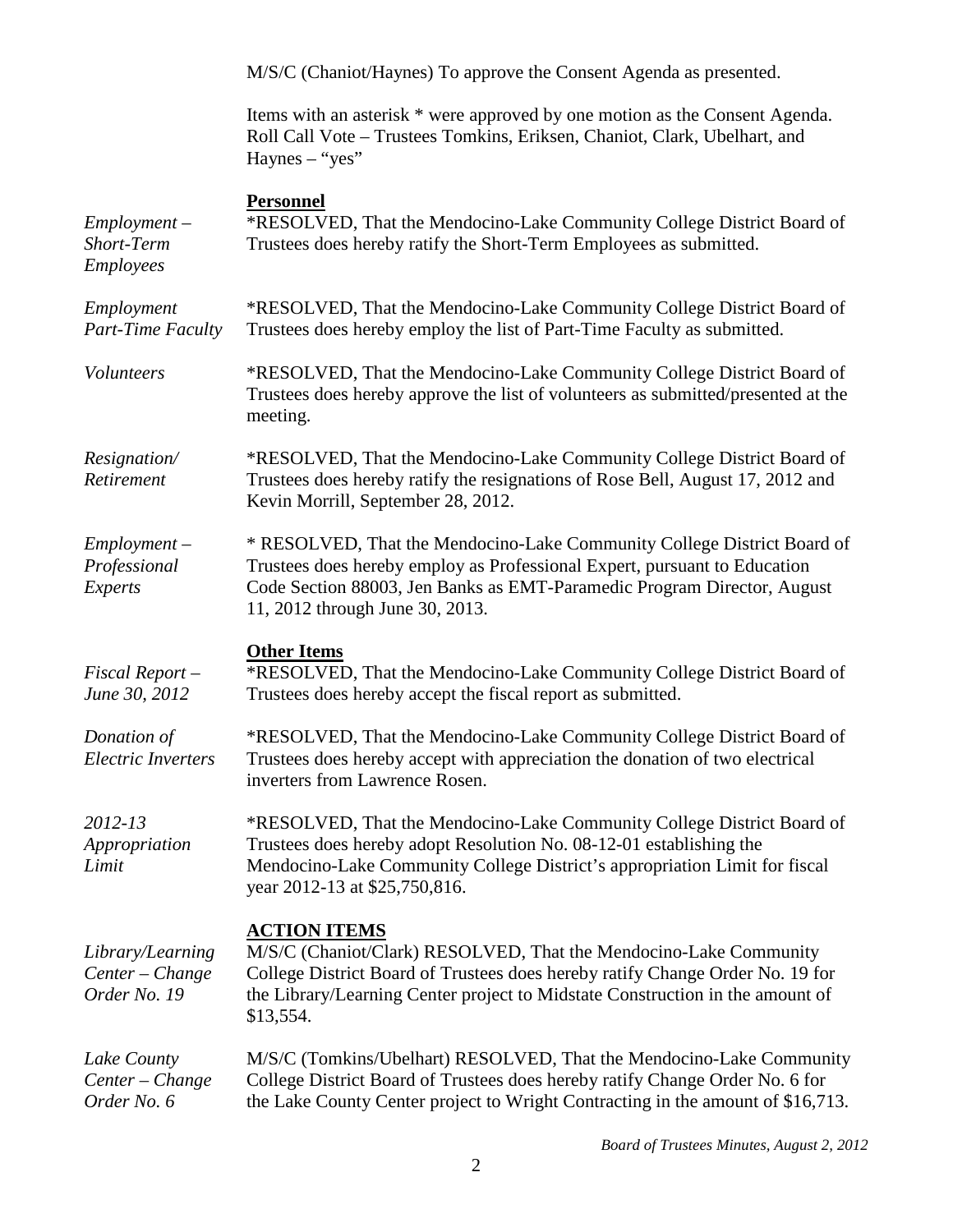| Library/Learning<br>Center<br>Av/Media<br>Equipment       | M/S/C (Haynes/Tomkins) RESOLVED, That the Mendocino-Lake Community<br>College District Board of Trustees does hereby award the contract for the<br>Library/Learning Center AV/Media equipment to CODA Technology Group in<br>the amount of \$410,102.75.                                                                                                                                                                                                                                                                                                                                                                                                                                                   |
|-----------------------------------------------------------|------------------------------------------------------------------------------------------------------------------------------------------------------------------------------------------------------------------------------------------------------------------------------------------------------------------------------------------------------------------------------------------------------------------------------------------------------------------------------------------------------------------------------------------------------------------------------------------------------------------------------------------------------------------------------------------------------------|
|                                                           | Trustees discussed with staff the benefits and type of equipment purchased.                                                                                                                                                                                                                                                                                                                                                                                                                                                                                                                                                                                                                                |
| Award Contract-<br><b>Willits North</b><br>County Center  | Superintendent/President Darnell advised the Board of a bid protest placed by<br>the second lowest bidder. College legal counsel has rendered a decision<br>regarding this protest and advised that based on court cases the Board should<br>award the contract to the lowest bidder.                                                                                                                                                                                                                                                                                                                                                                                                                      |
|                                                           | Trustee Geck arrived at 5:23 PM during this discussion.                                                                                                                                                                                                                                                                                                                                                                                                                                                                                                                                                                                                                                                    |
|                                                           | M/S/C (Haynes/Ubelhart) RESOLVED, That the Mendocino-Lake Community<br>College District Board of Trustees does hereby award the construction contract<br>for the Willits North County Center to Midstate Construction, Inc. in the amount<br>of \$3,987,723 for the base bid and alternates $1&2$ .                                                                                                                                                                                                                                                                                                                                                                                                        |
| President's Report                                        | <b>INFORMATIONAL REPORTS</b><br>A written report was submitted by Superintendent/President Darnell. The<br>following was offered in addition:<br>Advertising is underway for the Superintendent/President's position. The<br>filing deadline is September 14. The filing deadline for the Vice President's<br>position is August 23. It is anticipated that a recommendation for the Vice<br>President's Position will come to the Board at the November meeting.<br>Open House for the Library/Learning Center will take place on Friday,<br>$\bullet$<br>September 14 from 3-5 PM.<br>Enrollment has been increasing. Radio and newspaper ads were increased<br>and the college has a booth at the fair. |
| <b>Education</b> and<br><b>Student Services</b><br>Report | A written report was submitted by Deans Rawitsch, Guleff, and Goff.                                                                                                                                                                                                                                                                                                                                                                                                                                                                                                                                                                                                                                        |
| Administrative<br>Services Report                         | A written report was submitted by Larry Perryman, Vice President of<br><b>Administrative Services.</b><br>Vice President Perryman reported that he learned nothing new at today's<br>budget workshop. He reminded the Board that if the tax initiative doesn't<br>pass, the District will have a budget reduction of approximately \$1 million.<br>Vice President Perryman reviewed recent changes in Redevelopment.                                                                                                                                                                                                                                                                                       |
| Measure W<br><b>Bond Report</b>                           | The quarterly bond report was submitted by Larry Perryman, Vice President of<br>Administrative Services.<br>Vice President Perryman commented that with tonight's approval of the<br>contract for the Willits North County Center, we are getting close to the end<br>of the Measure W funds.<br>An update was given on the Point Arena property. The college is<br>$\bullet$<br>considering multiple alternatives for the support of Point Arena. An                                                                                                                                                                                                                                                      |